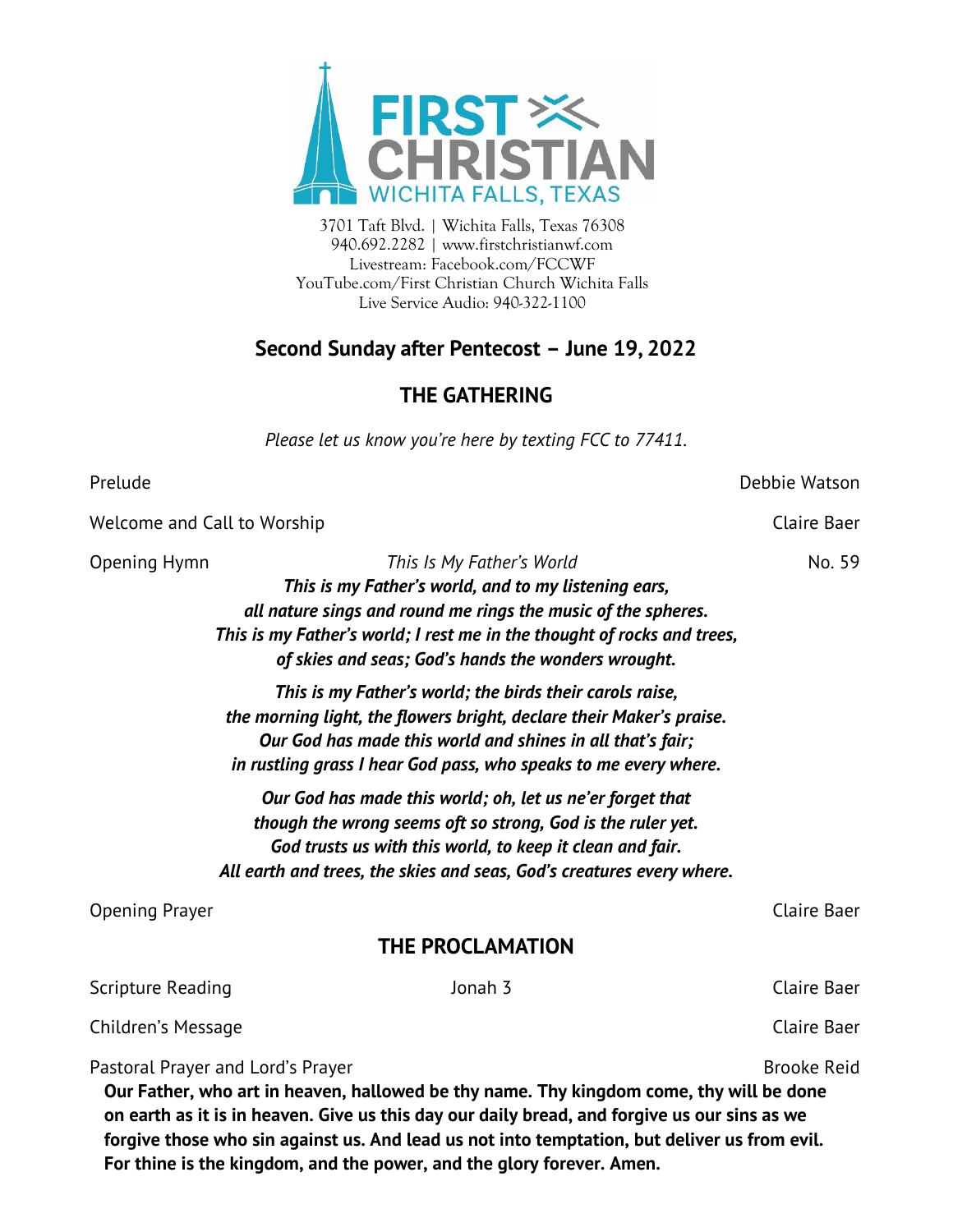| <b>Special Music</b>                                           | God Is Our Refuge - Pote<br>Brian Francis and Mike Shelton, trumpets                                                                                                                                                                                                     | <b>Chancel Choir</b>          |  |
|----------------------------------------------------------------|--------------------------------------------------------------------------------------------------------------------------------------------------------------------------------------------------------------------------------------------------------------------------|-------------------------------|--|
| Sermon                                                         | A Second Time                                                                                                                                                                                                                                                            | Dr. Mark Bender               |  |
|                                                                | <b>THE RESPONSE</b>                                                                                                                                                                                                                                                      |                               |  |
| Communion Hymn                                                 | We Come as Guests Invited $-$ vs. 1 & 2<br>We come as guests invited when Jesus bids us dine,<br>his friends on earth united to share the bread and wine;<br>the bread of life is broken, the wine is freely poured<br>for us, in solemn token of Christ our dying Lord. | No. 386                       |  |
|                                                                | We eat and drink, receiving from Christ the grace we need,<br>and in our hearts believing on him by faith we feed;<br>with wonder and thanksgiving for love that knows no end,<br>we find in Jesus living our ever present friend.                                       |                               |  |
| THE LORD'S SUPPER                                              |                                                                                                                                                                                                                                                                          |                               |  |
| Invitation to the Table and Words of Institution<br>Ann Hunter |                                                                                                                                                                                                                                                                          |                               |  |
| Prayers for the Bread & Cup                                    |                                                                                                                                                                                                                                                                          | Jerry Johnson & Bill Jennings |  |
| Partaking of the Bread and Cup                                 |                                                                                                                                                                                                                                                                          |                               |  |
|                                                                | All believers are invited to share in the Lord's Supper.                                                                                                                                                                                                                 |                               |  |
|                                                                | I believe that Jesus is the Christ, the Son of the Living God.                                                                                                                                                                                                           |                               |  |
| THE OFFERING                                                   |                                                                                                                                                                                                                                                                          |                               |  |
| <b>Moment for Mission</b>                                      |                                                                                                                                                                                                                                                                          | <b>Brooke Reid</b>            |  |
| Offertory                                                      | Fairest Lord Jesus - arr. Widmar                                                                                                                                                                                                                                         | Chancel Choir                 |  |
| *Doxology                                                      |                                                                                                                                                                                                                                                                          | No. 46                        |  |
|                                                                | Praise God from whom all blessings flow;<br>Praise Him all creatures here below:<br>Praise Him above, ye heavenly host,<br><b>Praise Father, Son, and Holy Ghost.</b>                                                                                                    |                               |  |
| *Offertory Prayer                                              |                                                                                                                                                                                                                                                                          |                               |  |
|                                                                | <b>THE SENDING</b>                                                                                                                                                                                                                                                       |                               |  |
|                                                                | Sent from the Table & Invitation to Discipleship                                                                                                                                                                                                                         | <b>Brooke Reid</b>            |  |
| Closing Hymn                                                   | There's a Wideness in God's Mercy $-$ vs. 1, 2 & 3<br>There's a wideness in God's mercy like the wideness of the sea;<br>there's a kindness in God's justice, which is more than liberty.                                                                                | No. 73                        |  |
|                                                                | There is welcome for the sinner, and more graces for the good!<br>There is mercy with the Savior; there is healing in his blood.                                                                                                                                         |                               |  |

*For the love of God is broader than the measure of our mind; and the heart of the Eternal is most wonderfully kind.*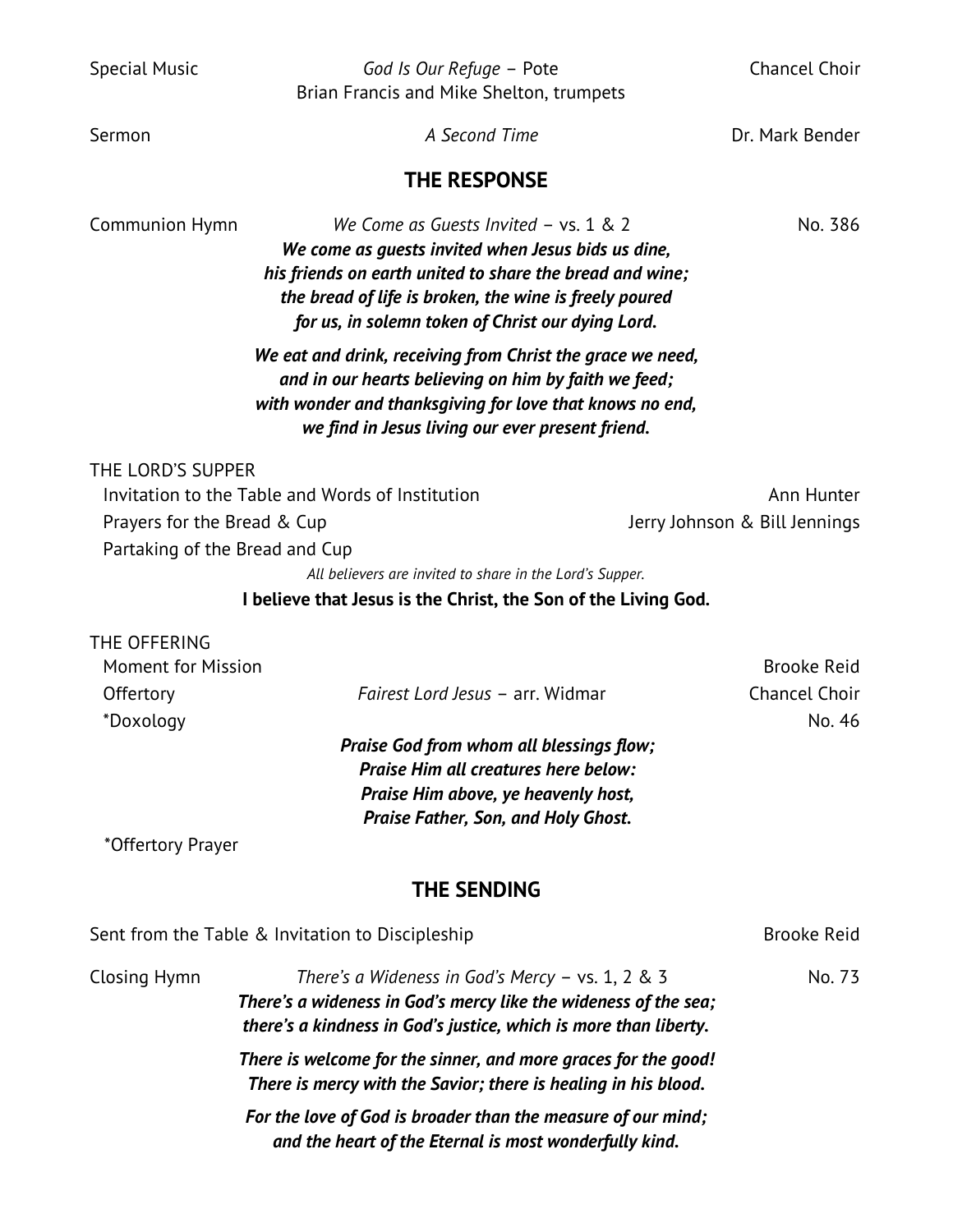| Postlude                                                                                                                                                                                    | Debbie Watson |
|---------------------------------------------------------------------------------------------------------------------------------------------------------------------------------------------|---------------|
| <b>Memorials and Honors</b><br>In memory of Judy Clymer given by Elizabeth Ellis.<br>In memory of Xavier Rodriguez (grandson of Ed Robinson) given by Jo Ella Rice.<br>CCLI License #504653 |               |
|                                                                                                                                                                                             |               |
|                                                                                                                                                                                             |               |
|                                                                                                                                                                                             |               |

Benediction **Brooke Reid**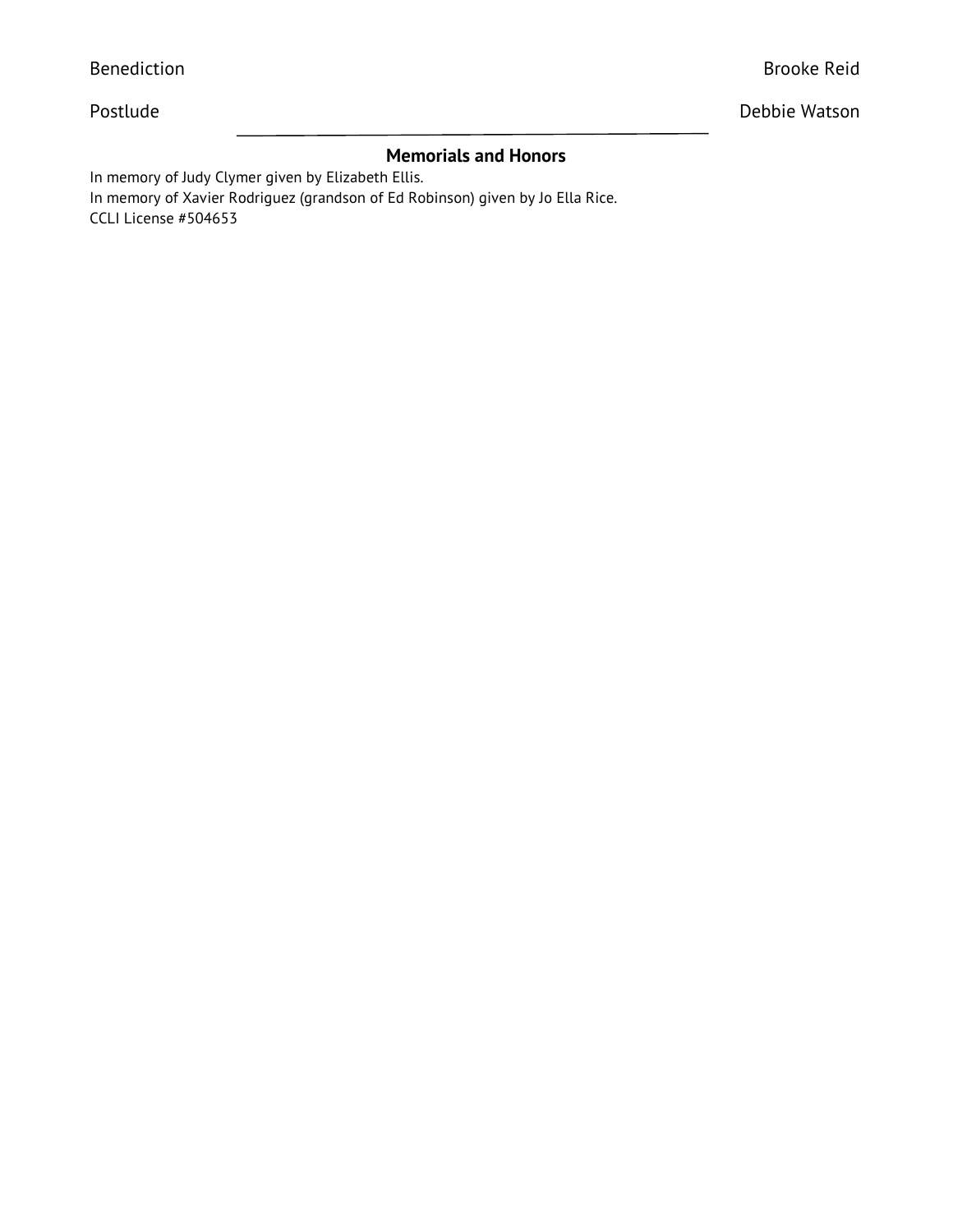| <b>Sermon Notes</b>         |
|-----------------------------|
| A get out of jail free card |
|                             |
|                             |
|                             |
| A five word sermon          |
|                             |
|                             |
|                             |
| The patience of God         |
|                             |
|                             |
|                             |
| Rise from the waters        |
|                             |
|                             |
|                             |
| A do-over                   |
|                             |
|                             |
|                             |

### The Challenger is Going Digital

Beginning in July, the Christian Challenger will be moving to a primarily digital format. The same news and information you've come to expect every two weeks will soon be delivered to your email inbox. This new delivery format will enable you to receive this news in a timelier manner while also helping the church to be good stewards of its resources.

While the Christian Challenger will be moving to a primarily digital format, we will still print and mail a small number of Challengers every two weeks. We know there are those who are homebound or who have no/limited access to the internet. These individuals will continue to receive a printed version in the mail.

To make this transition as smooth as possible:

- $1.$ Make sure we have your current email address, and a current email address for every member of your family. Send an email to mail@firstchristianwf.com with your name and preferred email address and we'll confirm that we have you on our mailing list.
- 2. Let us know if you have a family member or friend who still needs to receive a paper copy of the Challenger by mail. You can call the church office (940.692.2282) or email us (mail@firstchristianwf.com) to make that note.